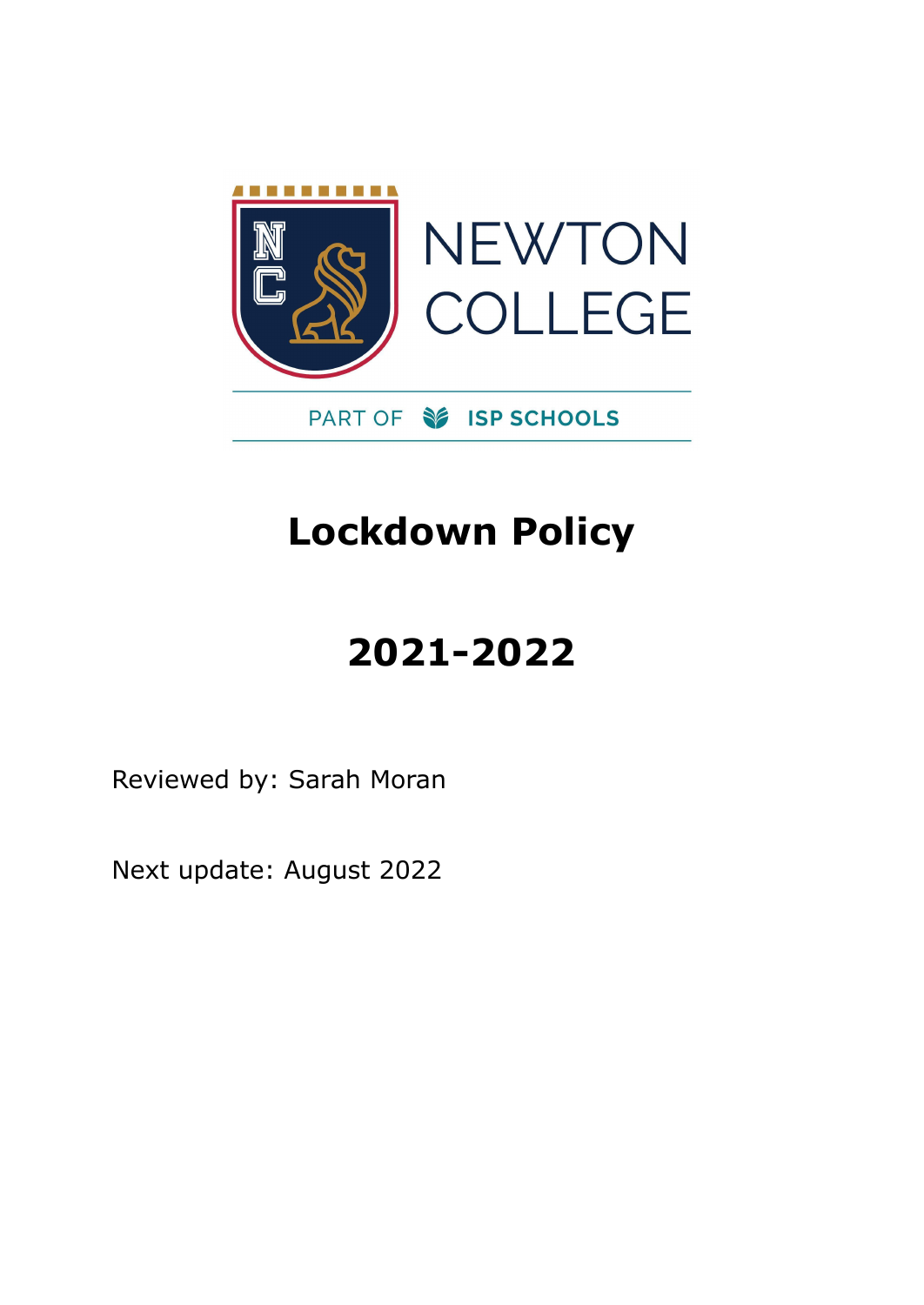# **Intent**

Laude Newton College is implementing this policy to ensure that students and staff are safe in situations where there is a hazard in the school grounds or outside the school that requires students and staff to be locked within buildings for their own safety.

## **Scope**

This policy applies to employees, volunteers, parents, carers, students and people visiting the school site. It covers the procedures and personnel responsibilities when the school is required to go into lockdown.

## **Guidelines**

The Laude Newton College Lockdown Policy applies when students and staff need to be locked within buildings for their own safety. This will usually occur if there is a dangerous intruder on school grounds, but may also occur in some circumstances in the event of a hazardous situation such as a chemical spill or extreme weather event, which makes it difficult for students, staff and visitors to be outside. Copies of this policy will be disseminated via the school and staff handbooks and via notices in the school offices, library and other appropriate areas around the school.

The Health and Safety Coordinator, or another member of school staff designated by the Director, will schedule at least one practice lockdown drill per term and will be responsible to ensure all staff members are clear about the procedure before the practice drill takes place. Stage Coordinators will remind students of the lockdown procedure during the first Key Stage assembly each term.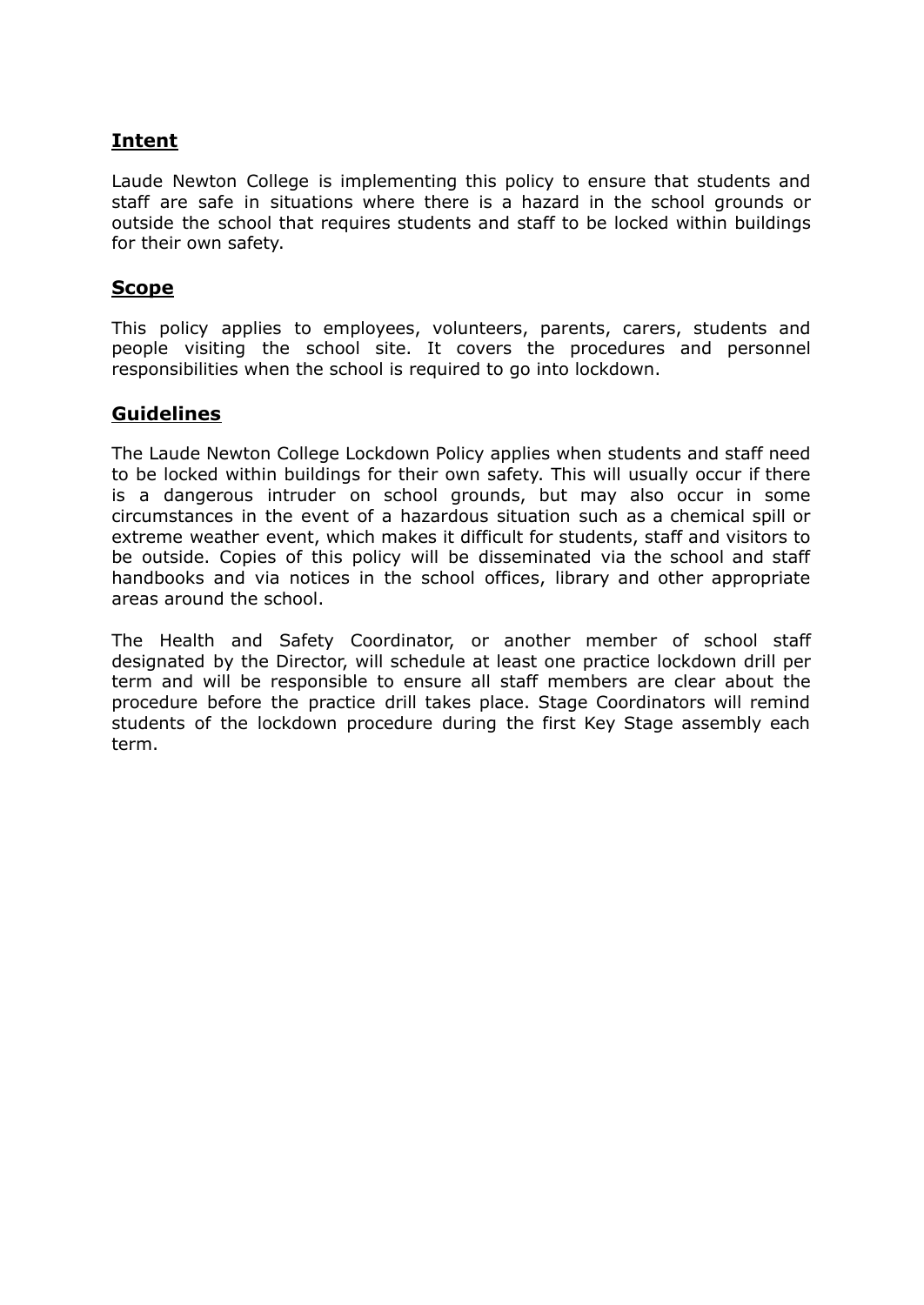### **Procedures**

In the event of an emergency, the Director or a designated person in his absence, will make the decision, in consultation with police when deemed necessary, with regard to whether the campus needs to be locked down.

### Lockdown procedures

1. In the event of a building lockdown, the lockdown alarm will be activated by the site supervisor on duty. Here is a sample of the lockdown alarm which is described as an INTERMITTENT alarm sound…. Here is a sample of the alarms….

[LOCKDOWN](https://drive.google.com/file/d/1imJgGxm9w9jIUaDqFTVa2ZdtWK6YbqAs/view?usp=sharing) ALARM (intermittent sound)

[EVACUATION](https://drive.google.com/file/d/1BfGIN5mRLSOtnK-rOeU2JneCGOKgDA4s/view?usp=sharing) ALARM (constant sound - for comparison only)

- 2. It is mandatory that all students and adults remain in the building/classroom/office they are in at the time. Students and adults who are in the hallway or outside are to move into the closest occupied classroom.
- 3. Staff members who are not teaching at the start of lockdown should go to the nearest classroom.
- 4. Staff working in office areas should remain in the office with the door closed and locked where possible. Staff working alone in an office should move swiftly to another room with other people.
- 5. The kitchen and main dining hall staff will move to the Cookery Room, where they will lock all the doors and close the windows and blinds. Dining hall staff in Early Years will move into the closest occupied classroom.
- 6. Staff should quickly check the area outside their classroom for students and direct them into the nearest classroom as well as visitors not matching the intruder description, if known.
- 7. If the lockdown alarm sounds during break time or lunchtime, students and staff should make their way to the closest classroom immediately.
- 8. Windows and blinds should be closed in the classroom/office and the door locked, if possible. If you have an adjoining classroom next door you must also lock that classroom.
- 9. Students and staff should be positioned against the door wall in the most non-visible corner, or in a walk-in cupboard. **For drills following COVID19 protocols, children should remain in their seats.**
- 10.Students are not allowed to use any phones or electronic devices.
- 11.Students and adults are to remain quiet at all times.
- 12.Where practicable, all staff should contact the School Reception Office (using this email **[info@laudenewtoncollege.com](mailto:info@laudenewtoncollege.com) )** by email with the subject named as the classroom name (e.g. Reception Bees, HCA PB A4) and stating either **all present** or **the names of students who are missing**. They should also include the names of additional persons who have joined the class as part of the procedure.
- 13.Students and adults should remain in this position until "all clear" is announced by a member of the Senior Leadership Team, this may be in person or via an all staff email.
- 14.If the lockdown occurs whilst school buses are on site, bus monitors must ensure that nearby students and staff are brought onboard and that the bus doors are closed and, where possible, locked. Students should be moved out of clear sight and a list of students missing (or present, whichever is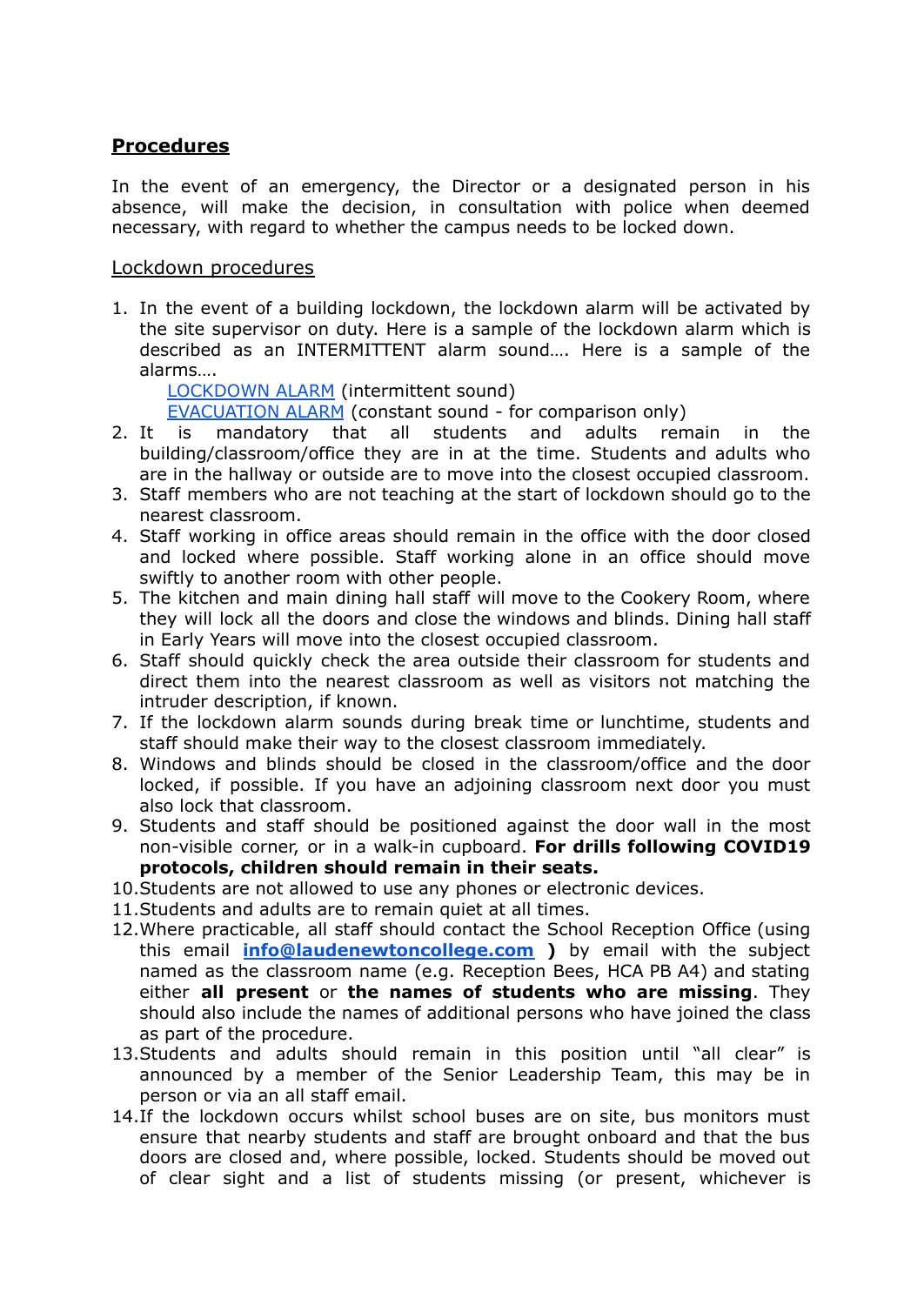shortest) should be emailed to [a.pascual@laudenewtoncollege.com](mailto:a.pascual@laudenewtoncollege.com) with the bus route number in the subject heading.

15.Parents should be contacted about the time and place to pick up their child, if appropriate (see below) using the school's email system.

### For Parents

Information about the school's lockdown procedures will be disseminated to all parents via the policy section on the website.

Usually a lockdown situation will be declared on the recommendation of police or emergency personnel. If this occurs, parents will be notified as soon as it is practical to do so. However, parents are requested not to come to the school, as students will not be released to parents during lockdown. Parents are also asked not to call the school as this may tie up emergency lines that must remain open.

Parents should not expect their child to call them, nor should they call student mobiles, as the lockdown situation requires silence in order not to alert an intruder to the presence of students and staff in classrooms. If your child's stay at school is extended beyond the regular time, you will receive information about the time and place that you can pick up your child.

#### Intruder Procedures

From time-to-time, staff may be confronted by an intruder in the school grounds, or if you see someone who may be an intruder please ensure another member of staff is keeping a watch over them and report to the site supervisor (Carlos Albentosa) and Headteacher (Alan Taylor) immediately.

#### **SLT will:**

- 1. When confronting an intruder, take another staff member with you.
- 2. Determine who will initiate contact with the intruder and who will be the back-up person. If possible, include a third staff member so that you can actually form a triangle around the intruder. This will put you in a stronger defensive position.
- 3. Use of non-verbal gestures and using just one hand will be used to communicate. NOTE. Fist  $=$  presence of a potential weapon. Both staff members should break off contact and leave when it is safe to do so.
- 4. Attempt to direct the intruder to the main office. Use casual conversation or body language to calmly direct the situation.
- 5. If the intruder refuses to cooperate, do not escalate the situation. Leave, call the police and report the situation to the site supervisor (Carlos Albentosa) and Headteacher (Alan Taylor) immediately.
- 6. If the intruder shows a weapon, assure him/her that it is not necessary for him/her to consider using the weapon.
	- a) Back away slowly and leave the area
	- b) Both of your hands should be up with your palms facing the intruder while slowly backing.